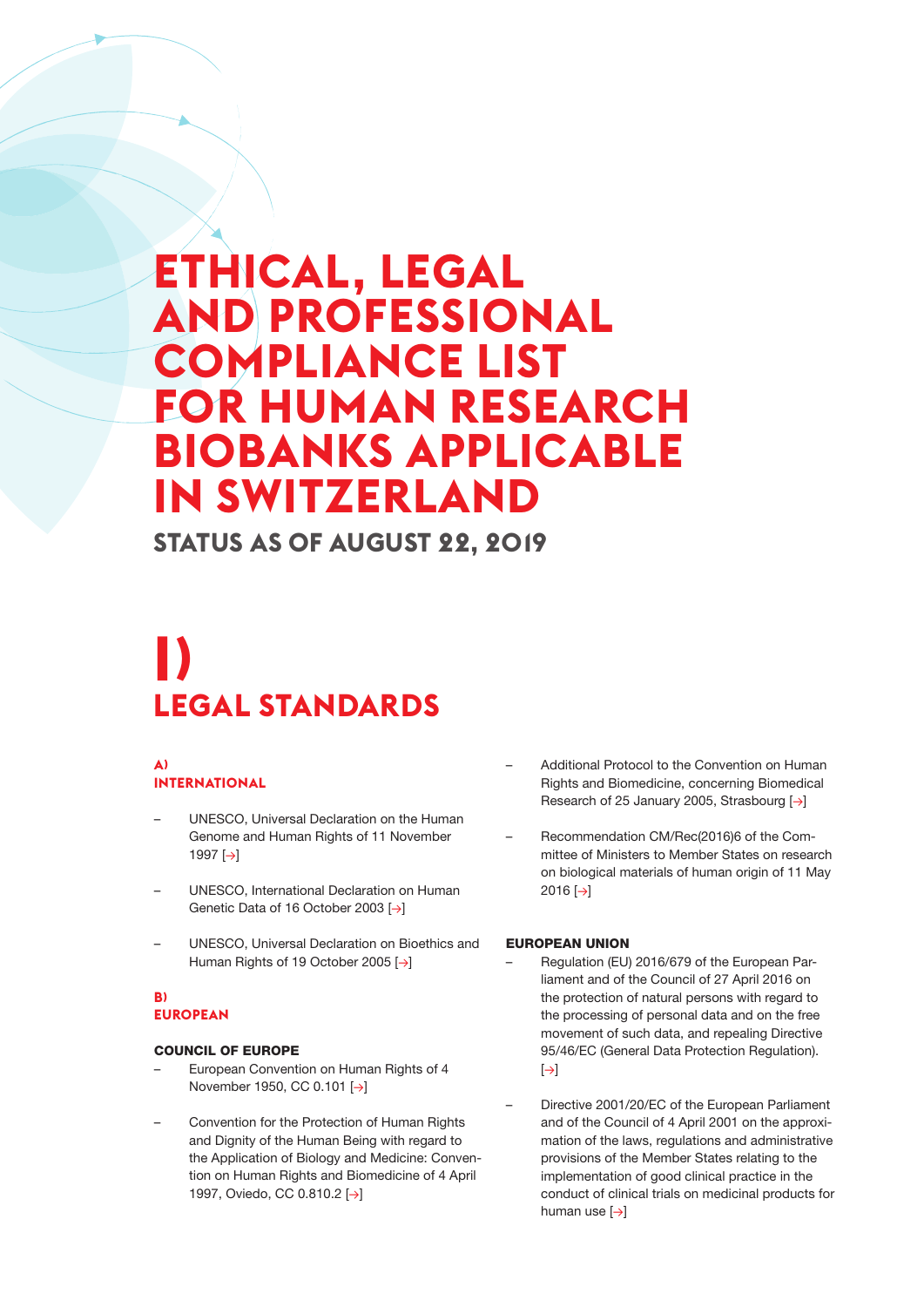- Commission Directive 2005/28/EC of 8 April 2005 laying down principles and detailed guidelines for good clinical practice as regards investigational medicinal products for human use, as well as the requirements for authorisation of the manufacturing or importation of such products [→]
- Regulation (EU) No 536/2014 of the European Parliament and of the Council of 16 April 2014 on clinical trials on medicinal products for human use, and repealing Directive 2001/20/EC, the entry into application is currently estimated to occur end of 2020  $\rightarrow$
- Directive 2004/23/EC of the European Parliament and of the Council of 31 March 2004 on setting standards of quality and safety for the donation, procurement, testing, processing, preservation, storage and distribution of human tissues and cells [→]

#### **C) NATIONAL (SWITZERLAND)**

- Federal Constitution of the Swiss Confederation (Cst) of 18 April 1999, CC 101 (in particular, art. 118b Cst and fundamental rights) [ ]
- Swiss Civil Code (CC) of 10 December 1907, CC 210 (in particular, personality rights, art. 27 et seq.  $CC$ )  $\rightarrow$
- Federal Act on the Amendment of the Swiss Civil Code (Part Five: The Code of Obligations) of 30 March 1911, CC 220 [→]
- Swiss Criminal Code of 21 December 1937, CC  $311.0$  [ $\rightarrow$ ]
- Federal Act on Research involving Human Beings (Human Research Act, HRA) of 30 September 2011, CC 810.30 [→]
- Ordinance on Human Research with the Exception of Clinical Trials (Human Research Ordinance, HRO) of 20 September 2013, CC 810.301 [→]
- Ordinance on Clinical Trials in Human Research (Clinical Trials Ordinance; ClinO) of 20 September 2013, CC 810.305 [→]
- Ordinance on Organisational Aspects of the Human Research Act (HRA Organisation Ordinance, OrgO-HRA) of 20 September 2013, CC 810.308  $[\rightarrow]$
- Federal Act on Research Involving Embryonic Stem Cells (Stem Cell Research Act, StRA) of 19 December 2003, CC 810.31 [→]
- Federal Act on Medically Assisted Reproduction (Reproductive Medicine Act, RMA) of 18 December 1998, CC 810.11 [→]
- Federal Act on Data Protection (FADP) of 19 June 1992, CC 235.1 (in a total revision) [→]
- Ordinance to the Federal Act on Data Protection of 14 June 1993, CC 235.11 [→]
- Federal Act on Medicinal Products and Medical Devices (Therapeutic Products Act, TPA) of 15 December 2000, CC 812.21 [→]
- Ordinance on Good Laboratory Practice (OGLP) of 18 May 2005, CC 813.112.1 [→]

### **D)**

#### **CANTONAL**

– Cantonal health laws need to be taken into consideration by human research biobanks to the extent they designate competent authorities and establish procedures on various aspects in the governance of biobanks.